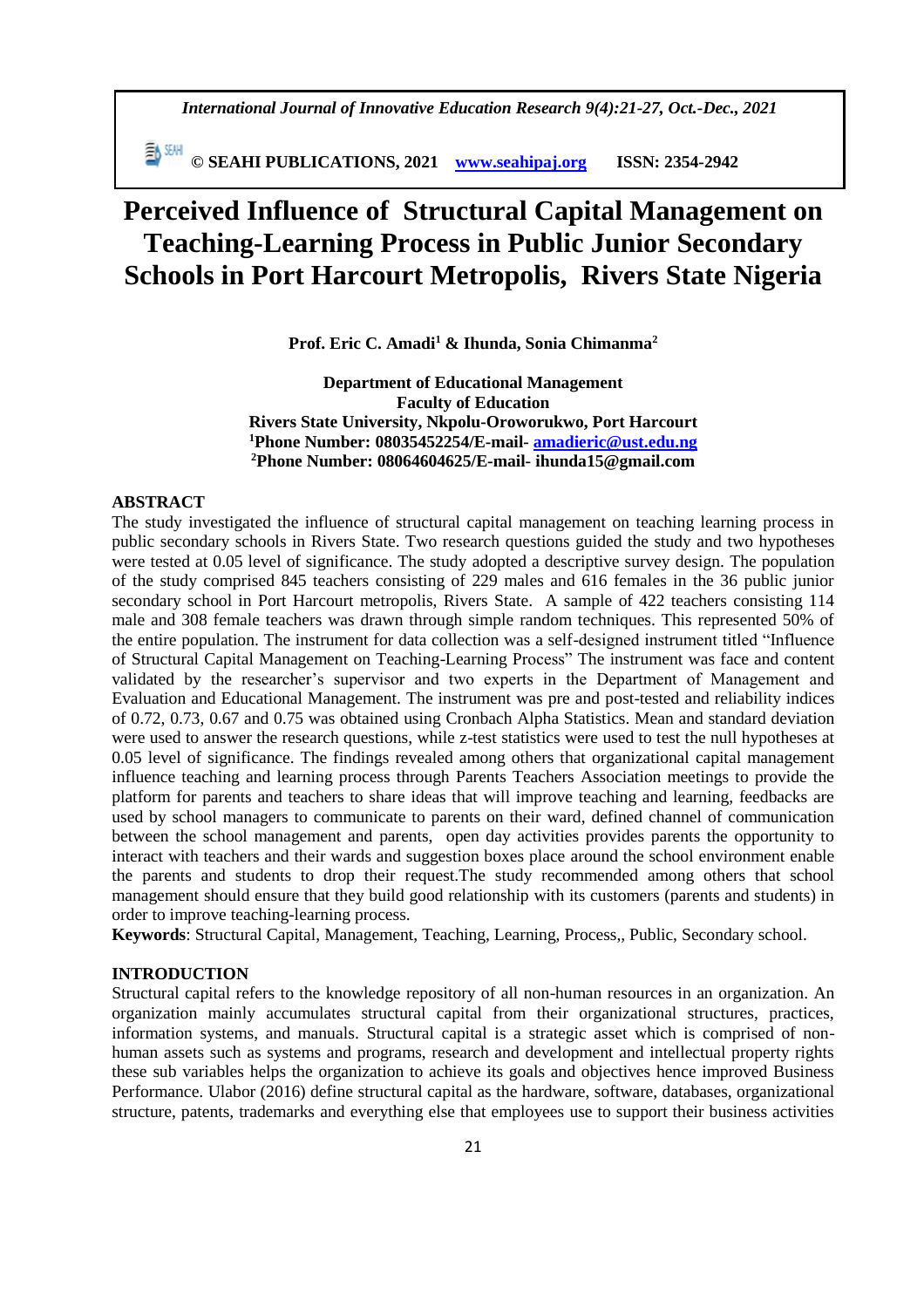and processes that will finally lead to an effective competition among other organizations. There is no doubt structural capital plays a crucial role in the current ever-challenging and aggressive business environment, particularly in knowledge-intensive organizations such as pharmaceutical industry. The organizations that aspire to be successful and competitive need to demand and find better ways to improve their business performance by utilizing their structural capital.

An effective and efficient management of non-human re-sources contributes tremendously to effective teaching learning process. Education is an instrument that builds individuals with knowledge relevant for development and nation building. Federal Republic of Nigeria (FRN) in her National Policy on Education (FRN, 2013) stated that junior secondary education is the education which a child receives immediately after primary education. Children in this level of education are between the ages of twelve to fifteen. This level of education is the foundation for inculcating social values, norms, ideas and personal habits which prepares a child for adolescent. A key element towards effective teaching learning process on this level of education is proper management of non-human resources.

Structural capital essentially comprised of three primary types of capital, namely: organisational capital, innovation capital and process capital. Organisational capital includes all the existing computer systems, distribution and supply channels, and the corporate philosophy and culture of an organisation. This includes information systems, proprietary databases, organisational charts, process manuals, laboratories, market intelligence and intellectual property (i.e. brand names and patents). This capital is part of the intellectual capital that is owned by an organisation and its efficient and dedicated management is essential for the creation of shareholder value, sustainable competitive advantage, and prolonged firstmover advantage. The ultimate role of structural capital is to enable managers and employees to leverage their human capital to ensure the efficient pursuit of organisational goals.

The knowledge and experience generated in the process of organizational practice will be institutionalized and systematized and will not be taken away by employees upon their departure from an organization. In education system, the management can development and commercialize of new knowledge and processes, and organizational culture can drive an organization to formulate an innovation strategy that can help achieve its innovation goals and improve its innovation performance. The institutionalization of knowledge and systematic experience can promote an organization innovation because organizations mainly generate new products or services by applying their existing knowledge and experiences, combining their previous knowledge, and accumulating their experiences to solve existing problems.

Innovation refers to the process of discovering or creating new ideas. Innovation may refer to a new production process or improvements in the tools or methods for achieving innovation. Innovation capital comprises an organization's ability to create new products and services that represent additional value for customers. The non-human storehouse of knowledge in a firm that involves organizational structures, such as the organizational routine, the structure of the business and various types of intellectual property (Taghizadeh & Zeinalzadeh, 2012). The knowledge that has been used in daily task of organization is referred to as the structural capital. It deals with the structure and system that is available in the organization and society which knowledge will be the key resource rather than the quantity of economic and natural resources, and workforce.

Organizational capital is a value generated and an asset developed from customer relationships. Successfully managing these relationships is enhanced by knowledge management (KM) infrastructure that captures and transfers customer-related knowledge. The execution of such a system relies on the vision and determination of the school administrators. Therefore, developing organizational capital is critical for schools in meeting the needs of key stakeholders (students and parents) and to remain competitive in the global world. Organizational capital is the relationship built up with the customers.

Martin-de-Castro, Delgado-Verde, López-Sáez and Navas-López (2011) define process capital as workflow, operation processes, specific methods, business development plans, information technology systems, and cooperative culture, among others.

Teaching and learning is said to be tightly bound activities (Tazi & Zorik, 2008). Teaching is a specialized process which involves applying knowledge, skills and attitudes designed to provide unique service to meet the educational needs of an individual. Teaching facilitates learning. Learning is the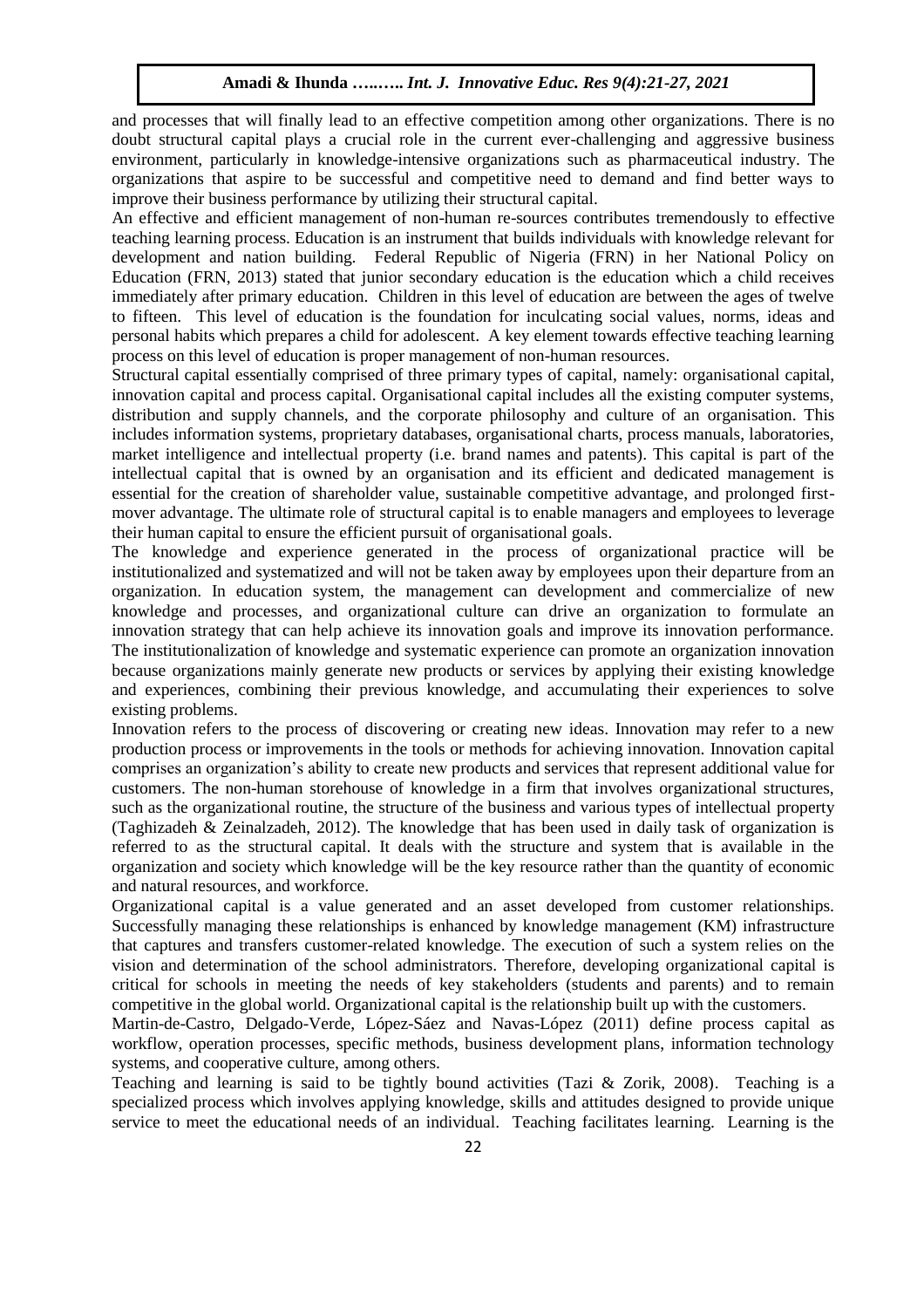process concerned with the attainment of habits, knowledge and attitude in the educational system, learning involves new ways of doing things and it operates in an individual's attempt to adjust to new situations or overcome every modification on behaviour to meet environmental requirements. Teaching and learning are the base foundation of education, hence requires adequate non-human resources for the realization of goals and objectives emanated from it. From the forgoing, it is pertinent to state that structural capital play an undisputable role in ensuring and achieving effective teaching and learning. Hence, the need to efficiently manage structural capital comprehensively for effective teaching and learning cannot be overemphasized. It is based on this background that this study sought to examine the influence of structural capital management on teaching learning process in public junior secondary schools in Port Harcourt Metropolis, Rivers State.

# **Statement of the Problem**

Structural capital management is an essential task that makes the teaching and learning process to be effective and efficient. This has been perceived as an effective means of solving knowledge hoarding and limited expertise problems in educational institutions. Typically, Structural capital management is aligned to the objectives of educational institutions in order to achieve expected outcome through integration with innovation to strengthen capabilities of the teachers and qualities of teaching and learning activities. The truth is that realizing effectiveness and significance gains requires continuous effort of the management in executing structural capital management in their teaching and learning activities. Such practices generate positive outcomes in producing various knowledge and new ideas to develop innovation in teaching and learning processes. It is therefore, the problem of the study to investigate influence of organizational capital management, innovation capital management, process capital management and the challenges in the management of structural capital in teaching learning process in secondary schools in Port Harcourt metropolis, Rivers State, Nigeria.

# **Purpose of the Study**

The purpose of this study was to investigate the influence of structural capital management on teaching learning process in public junior secondary schools in Port Harcourt Metropolis, Rivers State, Nigeria. In view of this, the objectives of the study intended to:

- 1. examine the influence of organisational capital management on teaching and learning process in secondary schools in Port Harcourt metropolis, Rivers State, Nigeria.
- 2. Identify the challenges in the management of structural capital in teaching learning process in secondary schools in Port Harcourt metropolis, Rivers State, Nigeria.

# **Research Questions**

The following research questions guided the study:

- 1. What is the influence of organisational capital management on teaching learning process in secondary schools in Port Harcourt metropolis, Rivers State, Nigeria?
- 2. What are the challenges in the management of structural capital in teaching learning process in secondary schools in Port Harcourt metropolis, Rivers State, Nigeria?

#### **Hypotheses**

The following null hypotheses were tested at 0.05 level of significance

- **1:** There is no significant difference between the mean responses of male and female teachers on the influence of organisational capital management on teaching learning process in secondary schools in Port Harcourt metropolis, Rivers State, Nigeria.
- **2**: There is no significant difference between the mean responses of male and female teachers on the challenges in the management of structural capital in teaching learning process in secondary schools in Port Harcourt metropolis, Rivers State, Nigeria.

#### **RESEARCH METHODS**

This section is concerned with explicating the methods and techniques that were used in actually conducting the study. It examines the methods with which the research data is to be collected, interpreted and analyzed as well as the materials used in achieving this. It covers such subheading as Design of the Study, Area of the Study, Population of the Study, Sample and Sampling Technique,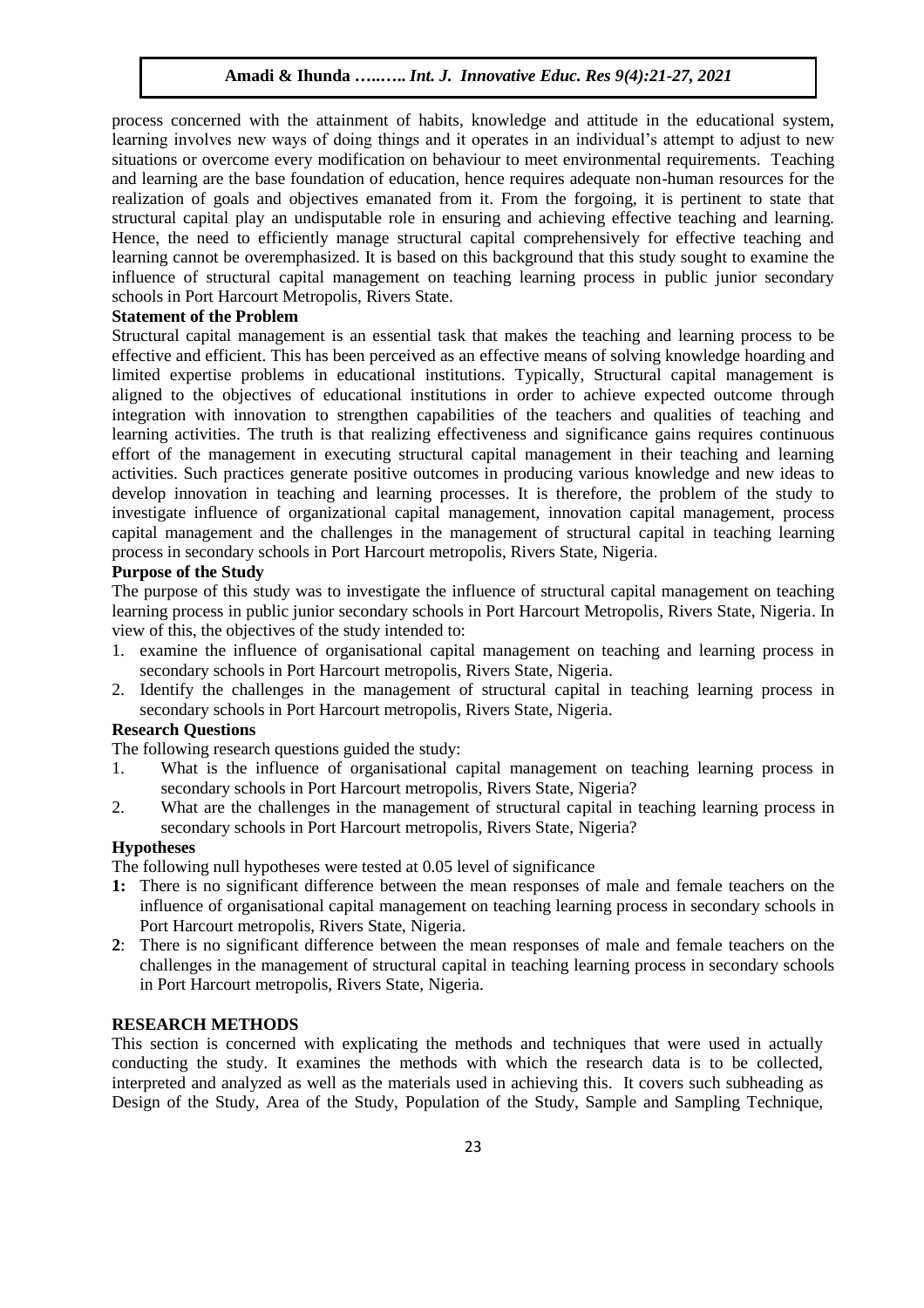Validation of the Instrument, Reliability of the Instrument, Administration of the Instrument and Methods of Data Analysis.

The study employed the descriptive survey research design to ascertain the perceived influence of structural capital management on teaching learning process in public junior secondary schools. Two research questions and two null hypotheses guided the study. The study was carried out in Rivers State of Nigeria and the population consisted of 845 public junior secondary school teachers. A stratified random sampling techniques was used to draw 422 teachers as the sample size of the study. The instrument for data collection was structured questionnaire designed on a four (4) point rating scale of: Very High Extent (4-points), High Extent (3-points), Moderate Extent (2-points) and Low Extent (1 point) respectively. The questionnaire was validated by three experts and the internal consistency of the questionnaire item was 0.81. The questionnaire was administered with the help of trained research assistants. Mean and standard deviation were used to answer the research questions while z-test statistic was used to test the null hypotheses formulated at 0.05 level of significance.

#### **RESULTS**

**Research Question 1:** *What is the influence of organisational capital management on teaching and learning process in secondary schools in Port Harcourt metropolis, Rivers State, Nigeria?*

**Table1: Mean Ratings and Standard Deviation of Male and Female Teachers on the Influenceof Organisational Capital Management on Teaching Learning Process in Secondary Schools in Port Harcourt metropolis, Rivers State, Nigeria**

| S/N | Influence of organisational capital<br>management on teaching and<br>learning process     | <b>Male</b><br><b>Teachers</b><br>$(n = 114)$ |      | <b>Female Teachers</b><br>$(n = 308)$ |      |                 |               |
|-----|-------------------------------------------------------------------------------------------|-----------------------------------------------|------|---------------------------------------|------|-----------------|---------------|
|     |                                                                                           | $\overline{\bm{x}}$                           | SD   | $\overline{\bm{x}}$                   | SD   | Rank<br>Order   | <b>Remark</b> |
| 1.  | Organizing seminars on teaching<br>and learning process                                   | 2.58                                          | 1.15 | 2.58                                  | 1.08 | 5 <sup>th</sup> | Agree         |
| 2.  | Encouraging mentor-mentee<br>programmes                                                   | 2.70                                          | 1.03 | 2.51                                  | 1.01 | 4 <sup>th</sup> | Agree         |
| 3.  | Provision of the right physical<br>infrastructure                                         | 3.11                                          | 0.94 | 3.09                                  | 0.75 | 1 <sup>st</sup> | Agree         |
| 4.  | Encouraging knowledge sharing<br>among teaching staff                                     | 3.04                                          | 0.88 | 2.96                                  | 0.84 | 2 <sup>nd</sup> | Agree         |
| 5.  | Organizing<br>conferences<br>for<br>teachers                                              | 2.88                                          | 0.95 | 2.79                                  | 0.82 | 3 <sup>rd</sup> | Agree         |
|     | <b>Aggregate Mean/Standard</b><br><b>Deviation</b><br>$\cdots$<br>$\lambda$ and $\lambda$ | 2.86                                          | 0.99 | 2.79                                  | 0.90 |                 | Agree         |

# **Source: Field Survey (2021)**

Data on Table 1shows the mean ratings and standard deviation of male and female teachers on the influence of organisational capital management on teaching and learning process in secondary schools in Port Harcourt metropolis, Rivers State, Nigeria. The Table shows that both male and female teachers jointly agreed to items 11, 12, 13, 14 and 15 with the mean scores above the criterion mean of 2.50. Item 13 was ranked highest with mean score of 3.10 while item 11 was ranked lowest with mean score of 2.58. Male and female teachers had aggregate mean score of 2.86 and 2.79 respectively. The overall aggregate mean score of 2.82 indicated that the influence of organisational capital management on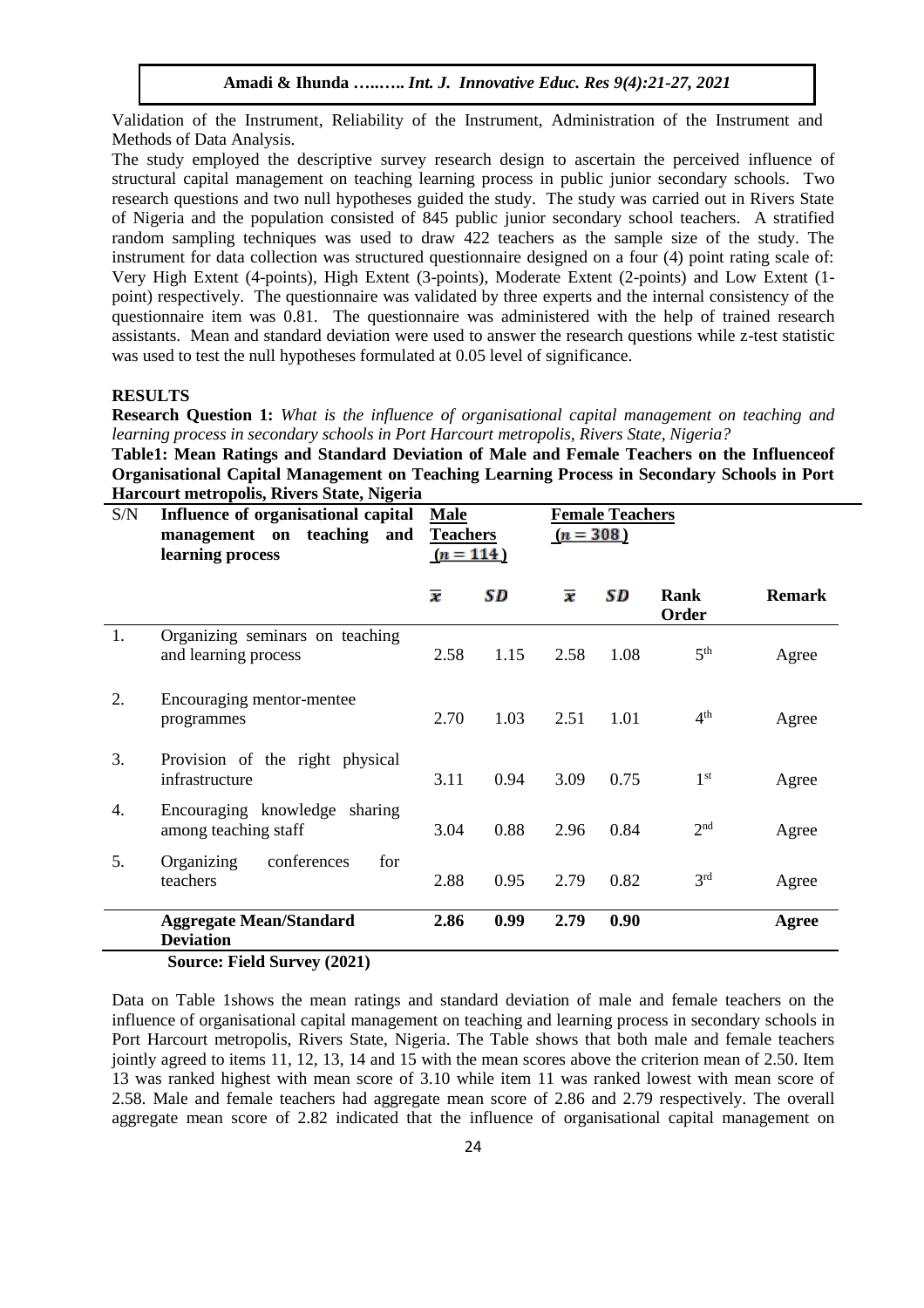teaching and learning process in secondary schools in Port Harcourt metropolis, Rivers State, Nigeria include; provision of the right physical infrastructure, encouraging knowledge sharing among teaching staff, organizing conferences for teachers, encouraging mentor-mentee programmes and organizing seminars on teaching and learning process.

#### **Research Question 2**

*What are the challenges in the management of structural capital in teaching and learning process in secondary schools in Port Harcourt metropolis, Rivers State, Nigeria?*

**Table 2: Mean ratings and Standard Deviation of Male and Female Teachers on the Challenges in the Management of Structural Capital in Teaching Learning Process in Secondary schools in Port Harcourt metropolis, Rivers State, Nigeria**

| S/N | Challenges in the Management of<br>structural capital in teaching and<br>learning process | <b>Male</b><br><b>Teachers</b><br>$(n = 114)$ |      | <b>Female Teachers</b><br>$(n = 308)$ |      |                 |               |
|-----|-------------------------------------------------------------------------------------------|-----------------------------------------------|------|---------------------------------------|------|-----------------|---------------|
|     |                                                                                           | $\overline{\bm{x}}$                           | SD   | $\overline{\bm{x}}$                   | SD   | Rank<br>Order   | <b>Remark</b> |
| 6.  | Poor funding                                                                              | 2.84                                          | 1.10 | 2.99                                  | 0.94 | 3 <sup>rd</sup> | Agree         |
| 7.  | Inadequate teaching aids                                                                  | 2.93                                          | 0.92 | 2.79                                  | 0.99 | 5 <sup>th</sup> | Agree         |
| 8.  | Polluted learning environment                                                             | 2.99                                          | 0.88 | 2.96                                  | 0.83 | 2 <sup>nd</sup> | Agree         |
| 9.  | Lack of effective communication<br>channels                                               | 3.04                                          | 0.88 | 3.01                                  | 0.83 | 1 <sup>st</sup> | Agree         |
| 10. | infrastructure<br>Inadequate<br>to<br>facilitate<br>structural<br>capital<br>management   | 3.09                                          | 1.03 | 2.75                                  | 0.86 | 3 <sup>rd</sup> | Agree         |
|     | <b>Aggregate Mean/Standard</b><br><b>Deviation</b>                                        | 2.98                                          | 0.96 | 2.90                                  | 0.89 |                 | Agree         |
|     | Source: Field Survey (2021)                                                               |                                               |      |                                       |      |                 |               |

Data on Table 2 shows the mean ratings and standard deviation of male and female teachers on the challenges in the management of structural capital in teaching and learning process in secondary schools in Port Harcourt metropolis, Rivers State, Nigeria. The Table shows that both male and female teachers jointly agreed to items 16, 17, 18, 19 and 20 with the mean scores above the criterion mean of 2.50. Item 19 was ranked highest with mean score of 3.03 while item 17 was ranked lowest with mean score of 2.86. Male and female teachers had aggregate mean score of 2.98 and 2.90 respectively. The overall aggregate mean score of 2.94 indicated that the challenges in the management of structural capital in teaching and learning process in secondary schools in Port Harcourt metropolis, Rivers State, Nigeria include; lack of effective communication channels, polluted learning environment, inadequate infrastructure to facilitate structural capital management, poor funding and inadequate teaching aids. **Hypothesis 1**

# There is no significant difference between the mean ratings of male and female teachers on the influence of organisational capital management on teaching and learning process in secondary schools in Port Harcourt metropolis, Rivers State, Nigeria.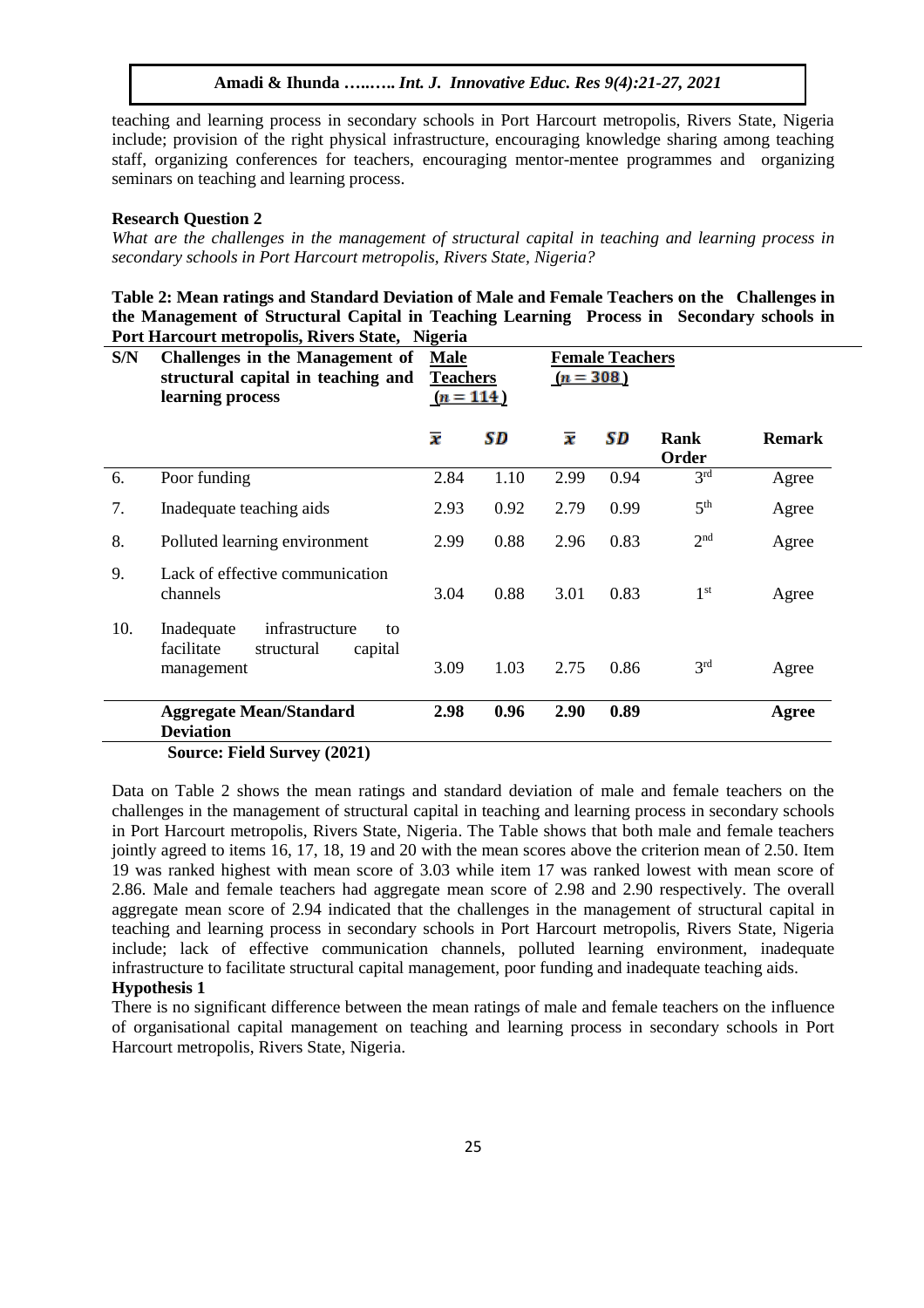**Amadi & Ihunda …..…..** *Int. J. Innovative Educ. Res 9(4):21-27, 2021*

| <b>Teachers</b> | n   | x    | S.D  | df  | z-cal. | z-crit.    | <b>Decision</b> |
|-----------------|-----|------|------|-----|--------|------------|-----------------|
| Male            | 114 | 2.90 | 1.00 | 420 | 1.03   | $\pm 1.96$ | Not Rejected    |
| Female          | 308 | 2.79 | 0.90 |     |        |            |                 |
| <b>Total</b>    | 422 |      |      |     |        |            |                 |

| Table 3: z-test Analysis of Mean Ratings of Male and Female Teachers on the Influence of    |
|---------------------------------------------------------------------------------------------|
| Organizational Capital Management on Teaching Learning Process in Secondary Schools in Port |
| Harcourt Metropolis, Rivers State, Nigeria                                                  |

#### **Level of significance = 0.05**

Data on Table 3 show summary of mean, standard deviation and z-test of difference between the mean ratings of male and female teachers on the influence of organizational capital management on teaching and learning process in secondary schools in Port Harcourt metropolis, Rivers State, Nigeria. The calculated z-value used in testing the hypothesis stood at 1.03 while the z-critical value stood at  $\pm$  1.96 using 420 degrees of freedom. At 0.05 level of significance and 420 degrees of freedom, the calculated ztest of 1.03 was less than z-critical value of  $\pm$ 1.96, hence there is no significant difference between the responses of male and female teachers on the influence of organizational capital management on teaching and learning process in secondary schools in Port Harcourt metropolis, Rivers State. Based on the foregoing, the researcher fail to reject the null hypothesis, and confirmed that there is no significant difference between the mean ratings of male and female teachers on the influence of organisational capital management on teaching and learning process in secondary schools in Port Harcourt metropolis, Rivers State.

#### **Hypothesis 2**

There is no significant difference on the mean ratings of male and female teachers on the challenges in the management of structural capital in teaching and learning process in secondary schools in Port Harcourt metropolis, Rivers State, Nigeria.

| Table 4: z-test Analysis of the Mean Ratings Mean Ratings of Male and Female Teachers on the |  |
|----------------------------------------------------------------------------------------------|--|
| Challenges in the Management of Structural Capital in Teaching and Learning Process in       |  |
| <b>Secondary Schools in Port Harcourt Metropolis, Rivers State, Nigeria</b>                  |  |

| <b>Teachers</b> | N   | x    | S.D  | Df  | z-cal. | z-crit. | <b>Decision</b> |
|-----------------|-----|------|------|-----|--------|---------|-----------------|
| Male            | 114 | 2.98 | 0.96 |     |        |         |                 |
| Female          | 308 | 2.90 | 0.89 | 420 | 1.02   | ±1.96   | Not Rejected    |
| <b>Total</b>    | 422 |      |      |     |        |         |                 |

# **Level of significance = 0.05**

Data on Table 4 show summary of mean, standard deviation and z-test of difference between the mean ratings of male and female teachers on challenges in the management of structural capital in teaching and learning process in secondary schools in Port Harcourt metropolis, Rivers State, Nigeria. The calculated z-value, used in testing the hypothesis stood at 1.02, while the z-critical value stood at  $\pm$ 1.96 using 420 degrees of freedom. At 0.05 level of significance and 420 degrees of freedom, the calculated z-test value of 1.02 was less than z-critical value of  $\pm 1.96$ , hence there is no significant difference between the